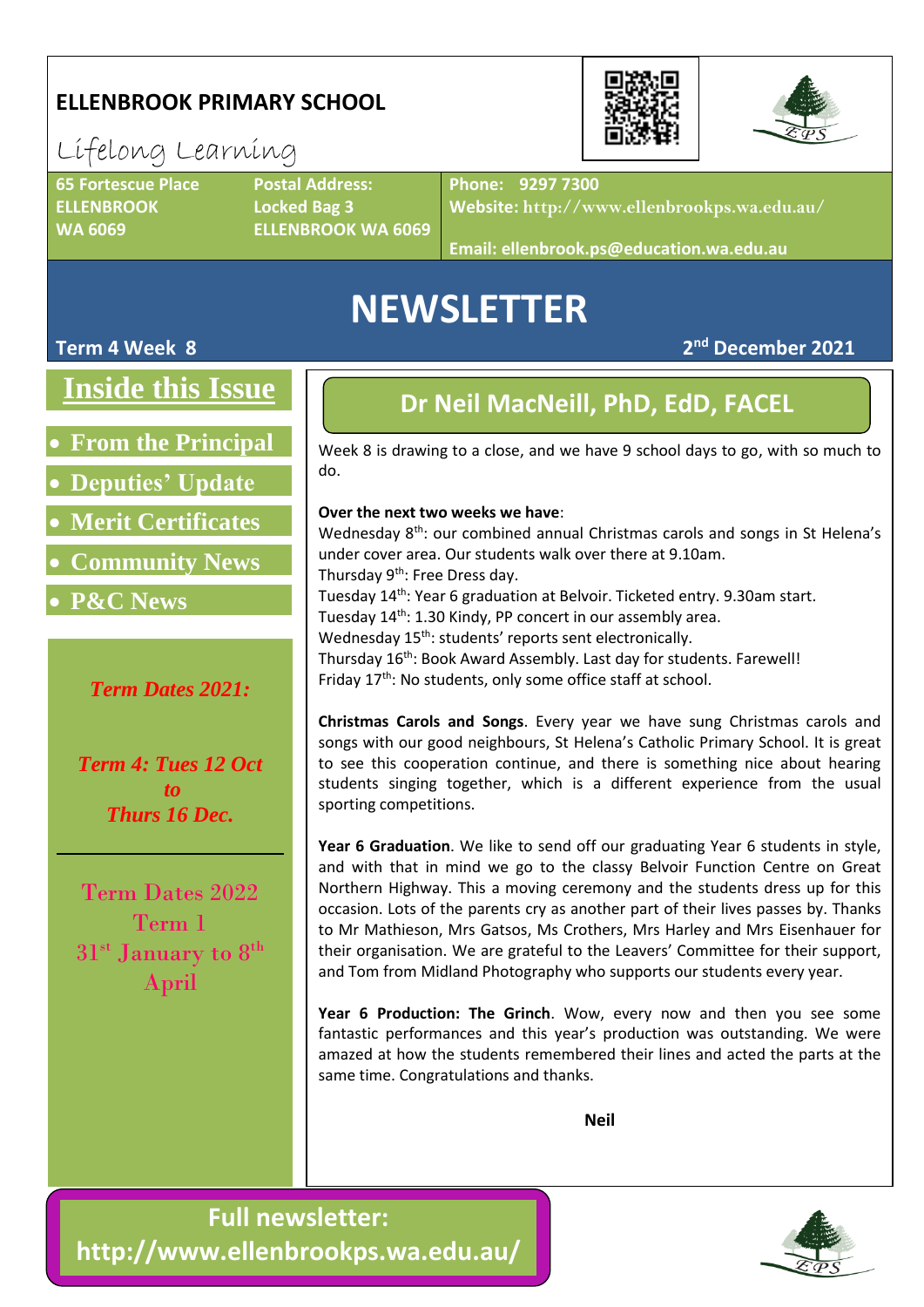

| Congratulations!<br><b>Merit Certificates</b><br><b>Winners</b> |  | <b>DEPUTIES' UPDATE</b><br>RADUATION<br>Year 6 Graduation $-$ The year 6 graduation will be hel<br>Centre on 14 <sup>th</sup> December 2021. Students are to arrive b<br>are to be seated by 9:15am for a 9:30am start. Parents ar |
|-----------------------------------------------------------------|--|------------------------------------------------------------------------------------------------------------------------------------------------------------------------------------------------------------------------------------|
|                                                                 |  |                                                                                                                                                                                                                                    |
| Lifelong Learning                                               |  |                                                                                                                                                                                                                                    |



**Year 6 Graduation** – The year 6 graduation will be held at Belvoir Function Centre on 14th December 2021. Students are to arrive by 9:00am and parents are to be seated by 9:15am for a 9:30am start. Parents are to arrange transport for their children to the venue. A bus has been organised for the students to return to school. Notes were sent home with students with further information.

**Lost Property** – There are several items in the lost property box. If your child is missing items, please have a look in the box. These items will be donated at the end of the year.

**COVID-19** – Parents/carers can visit healthywa.wa.gov.au to book a COVID-19 vaccine appointment for their child if they:

- haven't yet received a COVID-19 vaccination; or
- were unable to receive their second dose COVID-19 vaccination.

Please note that a second dose Pfizer vaccine should be delivered 3 to 6 weeks after the first dose. For further information on COVID-19 vaccination, visit Roll [Up For WA](https://aus01.safelinks.protection.outlook.com/?url=https%3A%2F%2Frollup.wa.gov.au%2F&data=04%7C01%7Cjenna.hardie%40education.wa.edu.au%7Cc66cfb1853e546962ba108d9b079fe06%7Ce08016f9d1fd4cbb83b0b76eb4361627%7C0%7C0%7C637734860256961809%7CUnknown%7CTWFpbGZsb3d8eyJWIjoiMC4wLjAwMDAiLCJQIjoiV2luMzIiLCJBTiI6Ik1haWwiLCJXVCI6Mn0%3D%7C3000&sdata=ukiCJ0WpgwFo5dGtjsG8dmuXwWekWpSvmY8QB9LBDMQ%3D&reserved=0)

**Reports** – Student reports will be sent out by email on **15th December 2021** (Wednesday). If you have recently changed your email address please send an email to [ellenbrook.ps@education.wa.edu.au](mailto:ellenbrook.ps@education.wa.edu.au) stating your child's name, correct email address and class before Monday 13<sup>th</sup> December 2021 between 9:00am -1:00pm.

**Book requirements 2022** – A reminder to parents that ordered pre-packaged items through Campion. They are to be collected from Ellenbrook Secondary College 100 Main Street on Thursday 13th January 2022.

**Not returning 2022** – We are currently looking at numbers for 2022. Could you please advise the office if your children are not returning to Ellenbrook Primary School in 2022. Thank you to those parents who have already advised us.

**Pick up times** – A reminder that school finishes at 2:50pm. Students can become distressed if they are not collected on time. We understand that in some cases plans may change. Please contact the office for any urgent messages to be passed on to the students.

**Class Parties** – If you are supplying food for your child's party please ensure that these items are pre-packaged and supplied from a commercial kitchen.

**Book Award Assembly** – Will be held on Thursday 16<sup>th</sup> December. Parents will be notified if their child is receiving an award and they will be able to attend the assembly.

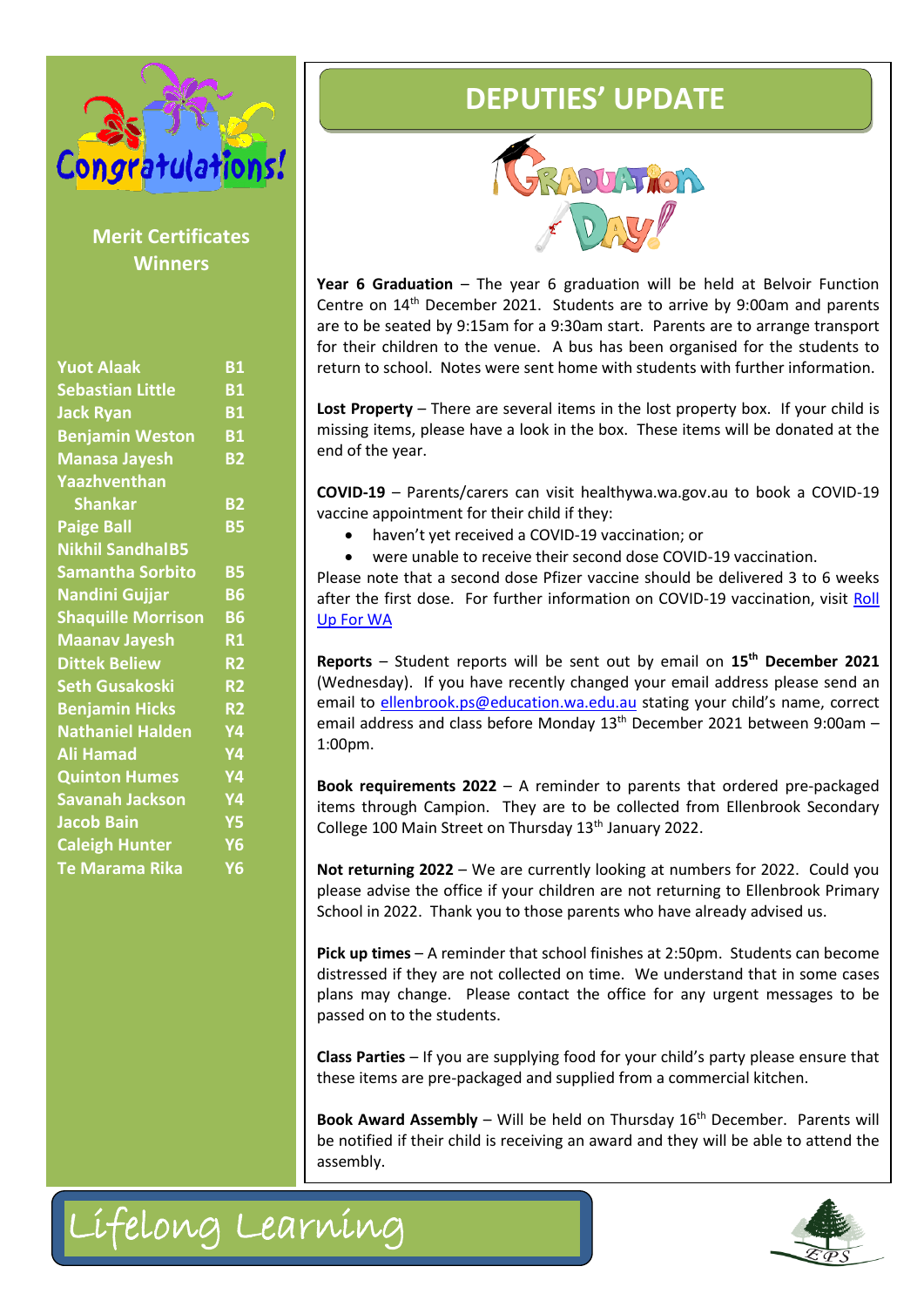### *Term Dates 2021:*

*Term 4: Tues 12 Oct to Thurs 16 Dec.*

*8 th December Christmas Carols (being held at St Helena's)*

> *9 th December Free Dress Day*

*10th December Year 6 Outback Splash (payment due 3rd December 2021)*

*14th December Year 6 Graduation*

*14th December Pre-Primary Concert Kindy Concert*

*15th December Reports to be sent home*

*16th December Book Award Assembly*

*17th December Student Free Day*

# **P& C U PD ATE**

**General Business** - The 2022 Annual General Meeting will be held on Wednesday, 9 February 2022 and will be followed by a general meeting of the newly elected P&C. All position's will be vacant and up for nomination. Nomination forms will be available shortly (on the wall next to the P&C noticeboard) and are due back by Friday, 4 February 2022. All nominations must be received by this date. All are welcome to attend.

#### **Events / Fundraising**

**Term 4 Free Dress Day** - A Free Dress Day will be held on Thursday, 9 December 2021. A gold coin donation would be appreciated.



#### **Canteen**

**Flexischools** - Can't get into the canteen, go online to www.flexischools.com.au, it's so easy. (NOTE: Please make sure you have the correct class assigned in Flexischools against your kids when making an order).



**Help Wanted** - The canteen is always looking for help to continue to make delicious homemade meals for our kids. We might look like we have it all sorted but having an extra pair of hands can make a world of difference. If you would like to volunteer, please see Bec or Kallee in the canteen.



Lifelong Learning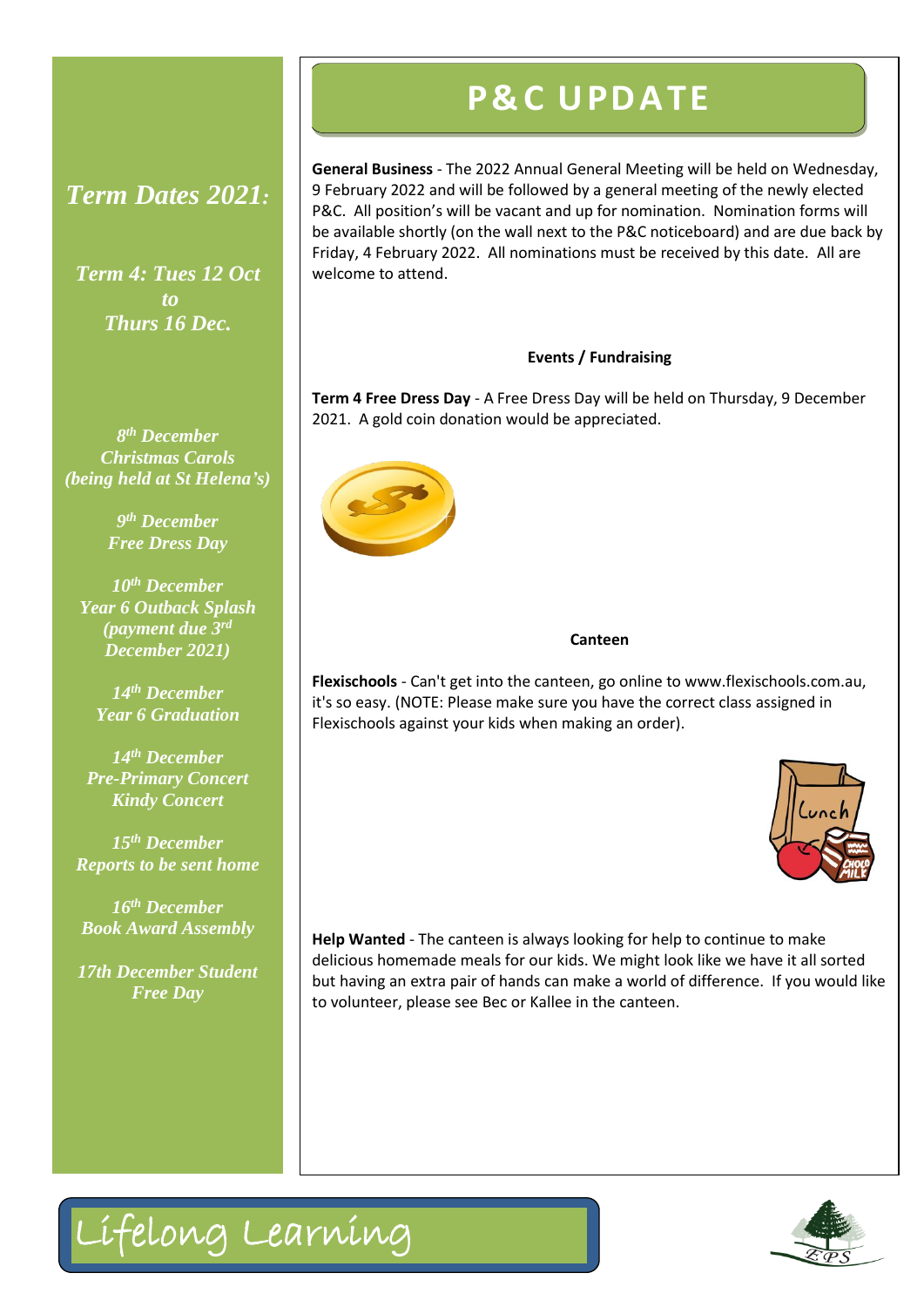### *Term Dates 2021:*

*Term 4: Tues 12 Oct to Thurs 16 Dec.*

# **P& C U PD ATE**

#### **Uniform Shop**

**OPENING HOURS**

**Tuesday 8:30 AM to 9:00 AM**

**2022 Pre-Orders -** Pre-order forms for 2022 uniform purchases will be sent home in the next couple of weeks. The order forms and deposit will be due back at school by **Monday, 6 December 2021**.

**2022 Open Day -** Collection of uniform pre-orders will be on **Thursday, 27 January 2022** between 9am and 12pm from the uniform shop. The remaining balance will be due for payment on collection. The uniform shop open day will be held on **Friday, 28 January 2022** between 9am and 12pm.

**Ordering Uniforms -** An order form with payment can be placed in the P&C Box located in the Front Office. Orders can also be made via Flexischools. Any orders placed online will be filled and delivered to students on a Tuesday only. If you require an urgent order, please contact the Uniform Shop at uniforms@eipspandc.org.au and we will fill and deliver to your child's classroom ASAP. All queries regarding the Uniform Shop can also be directed to this email address.

**School Banking** - School Banking is on every Wednesday morning before the start of school in the library.

*Please note that School Banking will be finishing up at the end of this year.*

Have a question or want to stay up to date with the latest news please join the Ellenbrook PS P&C Facebook group (https://facebook.com/groups/eipspandc/) OR please email us at **[eipspandc@gmail.com](mailto:eipspandc@gmail.com)**.

Ellenbrook PS P&C



 $\overline{a}$ 

Lifelong Learning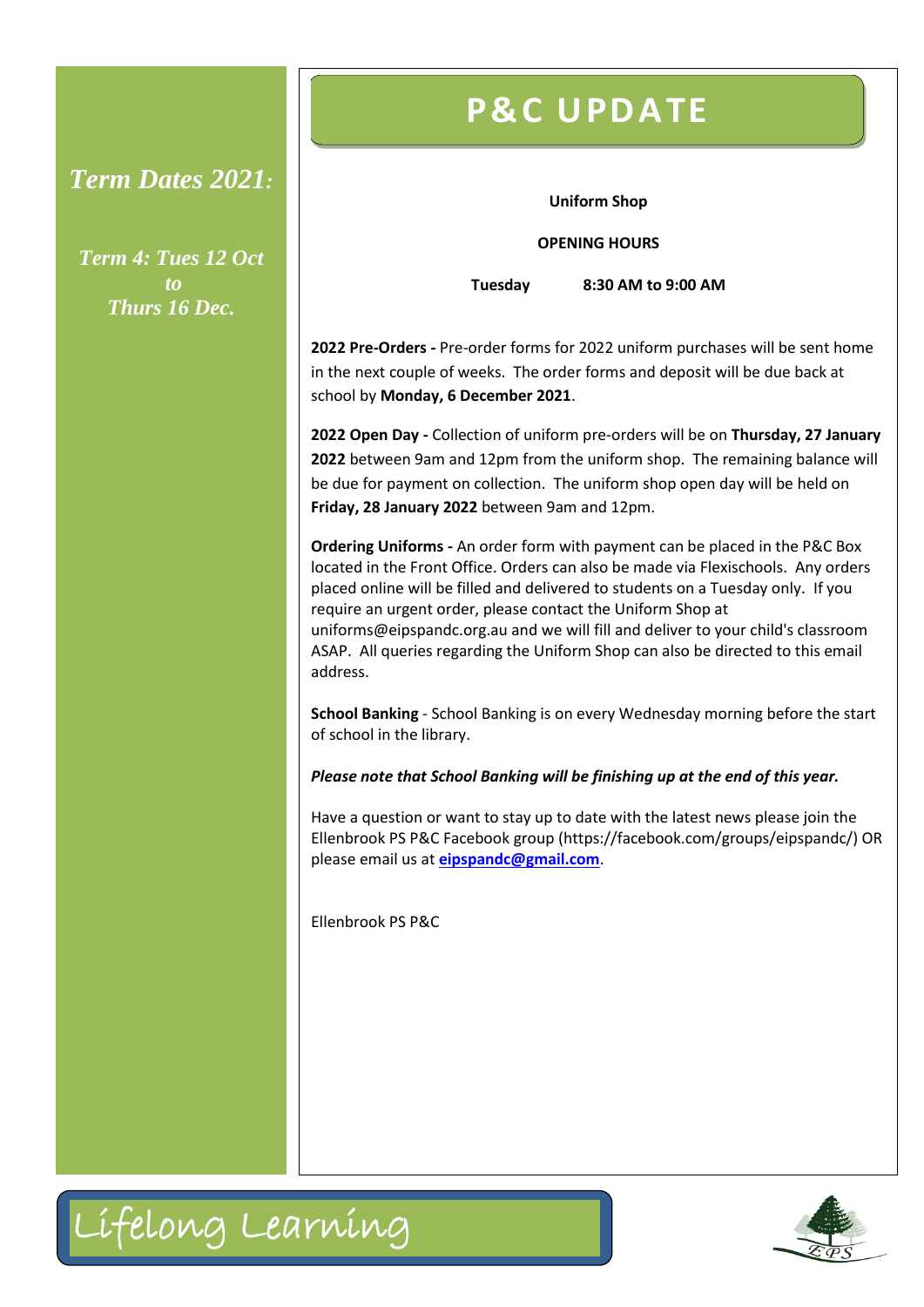## *Term Dates 2021:*

*Term 4: Tues 12 Oct to Thurs 16 Dec.*

# COMMUNITY NEWS



admin@inmotiongymnastics.com.au

https://inmotiongymnastics.com.au

3/11 Comserv Looop, Ellenbrook, Perth Wa